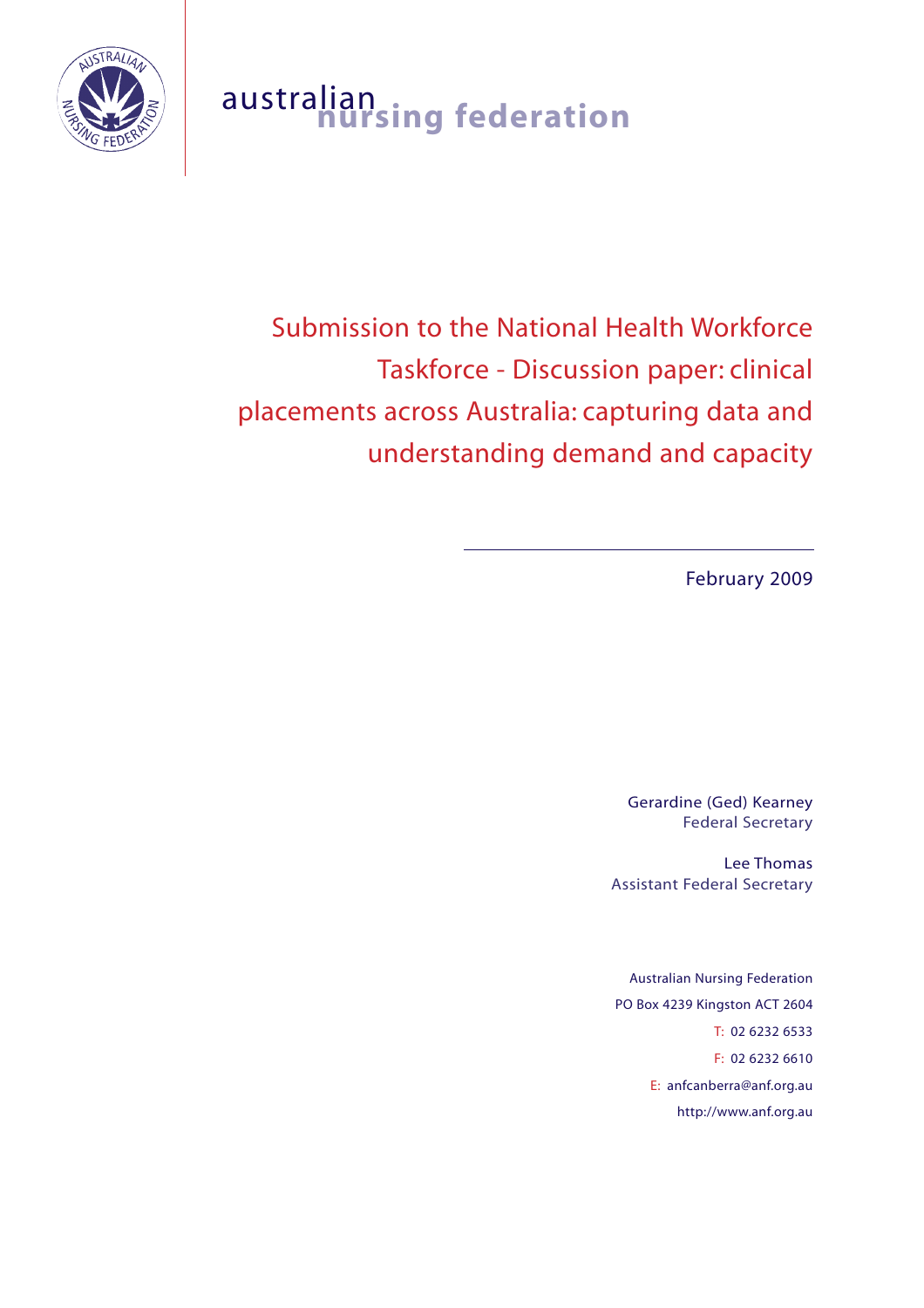# 1. Introduction

The Australian Nursing Federation (ANF) was established in 1924. The ANF is the national union for nurses and midwives, with Branches in each State and Territory of Australia.

The ANF is also the largest professional and industrial nursing and midwifery organisation in Australia, with a membership of over 170,000 nurses and midwives, employed in a wide range of enterprises in urban, rural and remote locations in both the public and private sectors.

The ANF's core business is the industrial and professional representation of our members and the professions of nursing and midwifery.

The ANF participates in the development of policy in nursing and midwifery, nursing and midwifery regulation, health, community services, veterans' affairs, education, training, occupational health and safety, industrial relations, immigration, foreign affairs and law reform.

The ANF is pleased to make submission to the study on *Health Education and Training – Clinical placements across Australia: capturing data and understanding demand and capacity*. We have reviewed the Discussion Paper developed by the National Health Workforce Taskforce (NHWT) and note the purpose of the paper which is to "seek to investigate the current systems across jurisdictions that generate and collect data regarding the demand for clinical placement". The ANF response provides comment on the feasibility of a national clinical placement data collection system and issues influencing the sustainability of clinical placements as these relate to the nursing profession.

The issue of undergraduate clinical placement is one which affects all of those involved in the health profession and as such consultation should not be limited to only those currently responsible for placing students and providing placements. Stakeholder consultations should include professional nursing and midwifery organisations responsible for workforce planning and policy development, who are well positioned to provide background, evidence and recommendations to inform the work of the Taskforce.

In nursing and midwifery, consultations should include the Chief Nursing and Midwifery Officer; the ANF, the Australian Nursing and Midwifery Council (ANMC), the Council of Deans of Nursing and Midwifery (Australia and New Zealand), the Royal College of Nursing Australia, the Australian College of Midwives and the Congress of Aboriginal and Torres Strait Islander Nurses; the Coalition of National Nursing Organisations (CoNNO) currently consisting of 51 national nursing specialist nursing organisations whose purpose is to provide a forum for discussion, consultation and development of future directions in nursing; and the Australian and New Zealand Council of Chief Nurses. Consultation with nursing and midwifery students should also be undertaken with a number of the abovementioned organisations well placed to facilitate their input.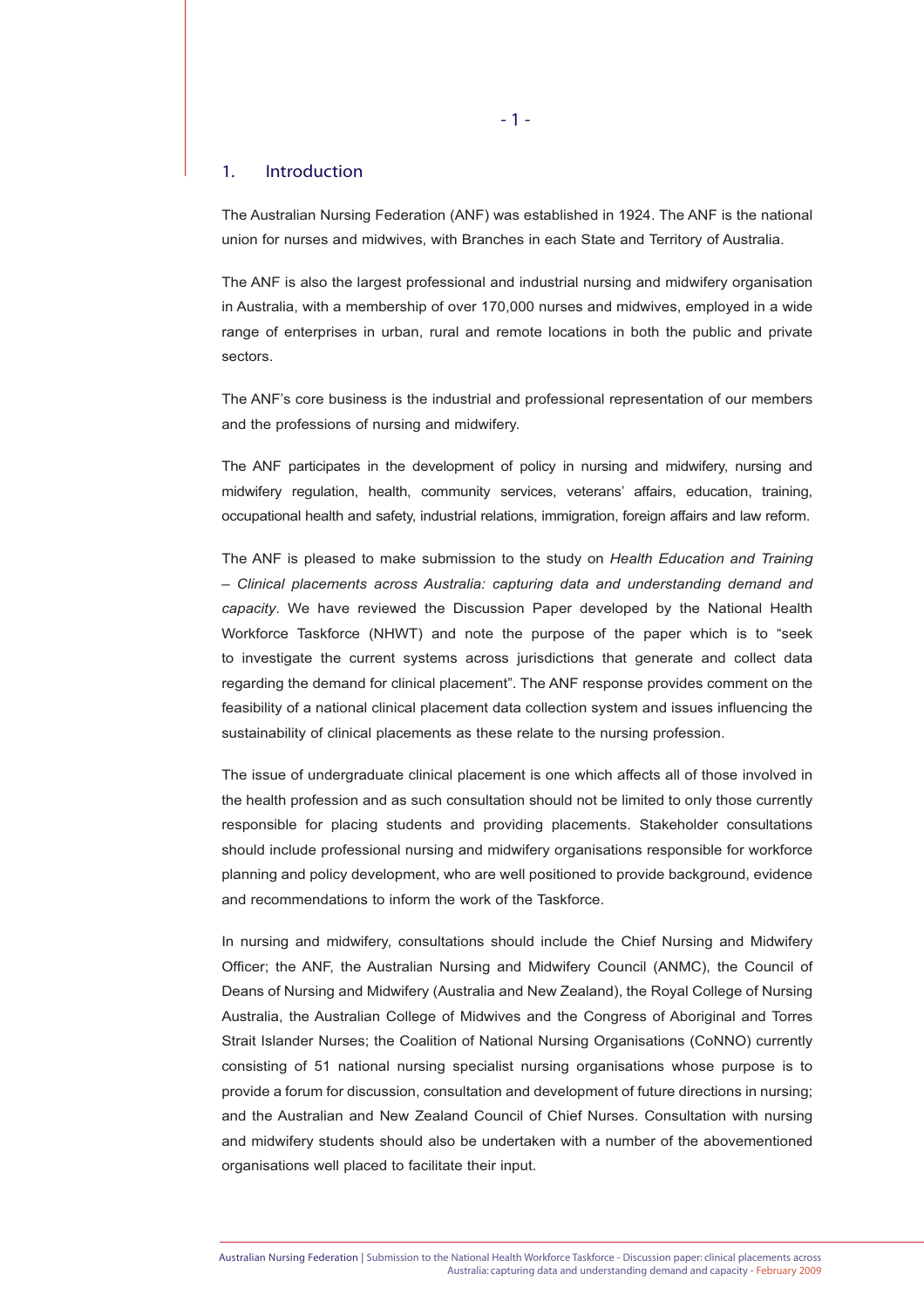# 2. Issues

# 2.1 Increased undergraduate places

The NHWT discussion paper gives due acknowledgement to the current state of play in Australia where measures to increase the numbers of undergraduate places for health professionals (nursing, medical, and allied health) have resulted in pressures in the health system to meet the clinical placement requirements of their educational preparation. It can be foreseen that current pressures can only lead to an unsustainable clinical education process, for students of programs which necessarily demand practical experience for clinical skills and professional judgement acquisition. Matching demand for clinical placements with the supply by health and aged care providers is reaching critical levels, necessitating consideration of a more sensible and sustainable approach to the provision of clinical experience.

It is noted, however, that the discussion paper is only giving consideration to clinical placements for undergraduate university courses, namely those for registered nurses. It does not include clinical placements for enrolled nursing students in the Vocational Education and Training (VET) sector and post graduate students. In order to truly understand demand and capacity, it is imperative that all clinical placement data is captured. Although clinical objectives vary greatly, in many instances, clinical placements in the same areas are sought for all undergraduate nursing students. Education providers offering courses leading to registration in the university sector are competing for the same placements as education providers offering courses leading to enrolment in the VET sector. Clinical placement data should also be collected for undergraduate midwifery students and all post graduate nursing specialty placements to ensure nationally consistent processes and to maximise placement capacity.

# 2.2 National Health Workforce Agency

The Council of Australian Governments (COAG) meeting of November 2008 agreed to the establishment of a national health workforce agency1. The ANF supports the development of a body which is intended to take a central role in strategic planning for the health workforce. Specifically, as noted in the National Health Workforce Taskforce discussion paper, the agency's role will include 'to support the clinical training of undergraduates in health'.

#### 2.3 Reform Agenda

In any discussion on the clinical component of undergraduate education for health professionals it is important to make note of the current suite of reforms being undertaken by the Australian Government, including the work of the National Health and Hospital Reform Commission, the National Preventative Health Taskforce, the Maternity Services Review, and the National Primary Health Care Strategy External Reference Group.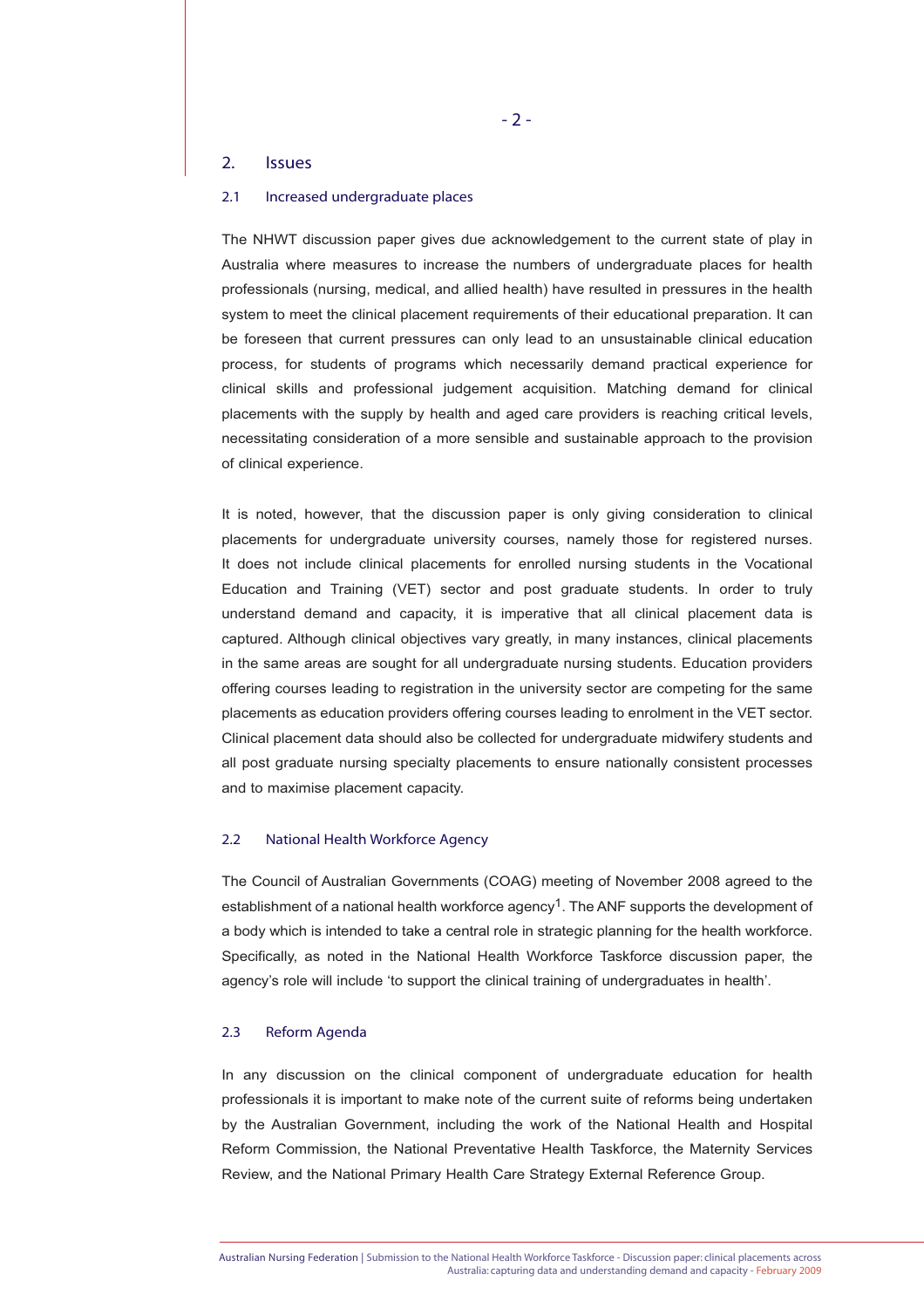These working groups highlight the diversity of practice settings for health professionals and thus the potential scope of exposure for clinical experience for undergraduate students in health professional university programs. This is particularly so for nursing, as the largest single component of the health sector.

A level of complexity is added to the scope of clinical placements though when one takes into account the professional requirements for supervision of these students in their clinical placements, and by members of their specific profession; as well as the placement of students from non-university education providers, such as Enrolled Nurses from the Vocational Education and Training (VET) sector.

# 2.4 Nursing Education

The National Review of Nursing Education (NRNE) (2002) *Our Duty of Care* Report 2 highlighted the essential need for clinical experience in nursing and midwifery educational preparation. The Review considered that resource constraints around clinical placements were putting at risk the quality of nursing undergraduate programs and noted the inequity between funding arrangements for medicine and nursing, in which nursing receives much less per student per year for clinical placement activities. The Review thus made a recommendation (Recommendation 24) that additional funds be devoted to supporting the clinical experience component of undergraduate education for nurses. In relation to clinical education funding the recommendation also included the need to "promote State and Territory based cooperative arrangements between those sectors preparing nurses for initial registration and those employing them" and "include some assistance to students, particularly for those who are disadvantaged by the high costs of attending clinical placements".<sup>3</sup>

The National Nursing and Nursing Education Taskforce (N<sup>3</sup>ET) carried forward Recommendation 24 from the NRNE in its report Commonwealth funding for clinical practicum: *A report on Commonwealth funding to support the costs of clinical practicum for undergraduate nurses and midwives in Australia* (2006).4 This report noted that a strategic approach needed to be developed for "the allocation of clinical placements that ensures both equity and access for students, quality educational outcomes and innovation through collaborative partnerships". It further noted that "an agreed methodology will account for and apportion the costs and benefits of clinical practicum for all stakeholders and industry partners, so that a sustainable approach to clinical practicum can be established".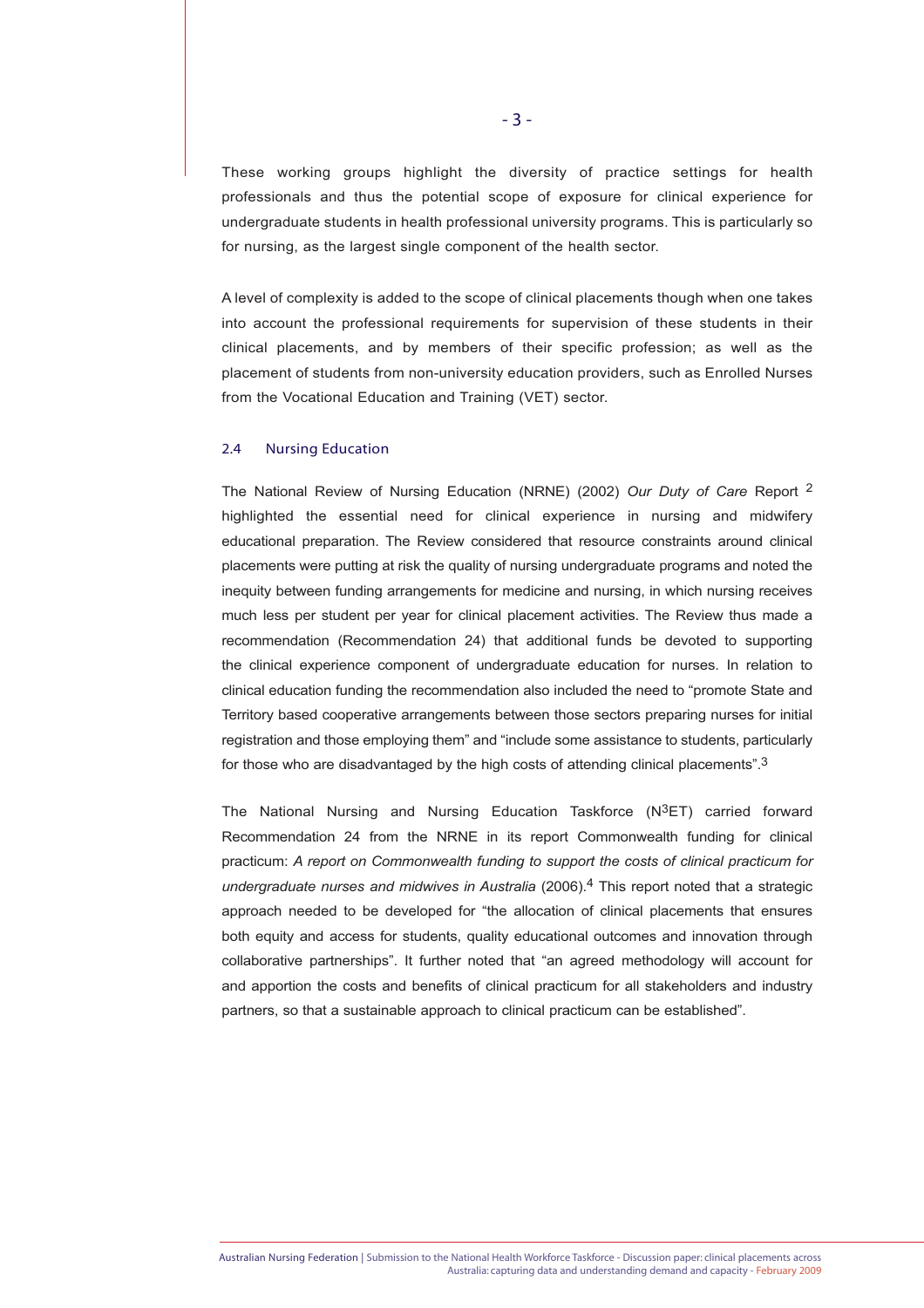Currently there is considerable variation across States and Territories as to the minimum requirement by Nursing and Midwifery Regulatory Authorities in the accreditation of undergraduate programs, in relation to clinical placement hours.<sup>5</sup> The ANMC has a program for development of national standards to position nursing and midwifery for the National Registration and Accreditation Scheme, scheduled for commencement in 2010. One of these projects is the development of national standards for the accreditation of education programs leading to registration as a nurse. These standards, completed and currently awaiting sign off by the ANMC Board, will ensure there is national consistency of hours for clinical placement in undergraduate programs.

Clinical practicum is described in the  $N^3ET$  report as "a range of activities including observation of clinicians at work, direct patient care (caseload management) under supervision, case studies, simulated and laboratory sessions, discussion groups and tutorials, reflective journaling, research and data collection from records".<sup>6</sup> As indicated in this description, simulation is only one element of clinical practicum as defined by  $N^3ET$ . The ANMC in developing the National Accreditation Standards for courses leading to registration and enrolment as a nurse, has acknowledged the importance of simulated experience however has not included simulation in the definition of clinical placement (defined as professional experience placement).7 The ANF stresses that where simulation is included in a student's professional experience that it be complementary and in addition to clinical placements in practice areas. The student may learn technically correct ways of completing procedures in a simulated environment however requires the practice area to contextualise for learning clinical judgement.

## 2.5 Funding for Clinical experience

As has been outlined earlier the issue of funding for clinical placements for undergraduate nursing students was considered by the NRNE and the  $N^3ET$  reviews. N $^3ET$  referred the matter to the Higher Education Review which resulted in an increase in Commonwealth financial contribution to institutions offering nursing courses. There was an acknowledgement in this funding decision that "the additional funding will be required to be directed towards the costs associated with clinical practice in nursing ...".<sup>8</sup> Any funding increases occurring since that time have fallen short of the true cost to education providers and health service providers for clinical placements for undergraduate nurses.9 There has been a trend recently for private and some public sector organisations to charge training providers a fee to provide clinical placement for students. This fee is over and above the training providers cost of providing clinical facilitation for students.

The COAG announced in November 2008 a commitment to providing funding directly to subsidise clinical training places for nursing and midwifery. In its pre-budget submission to the government ANF estimated a shortfall of about \$3,000 per student per year for clinical education.10

Australian Nursing Federation | Submission to the National Health Workforce Taskforce - Discussion paper: clinical placements across Australia: capturing data and understanding demand and capacity - February 2009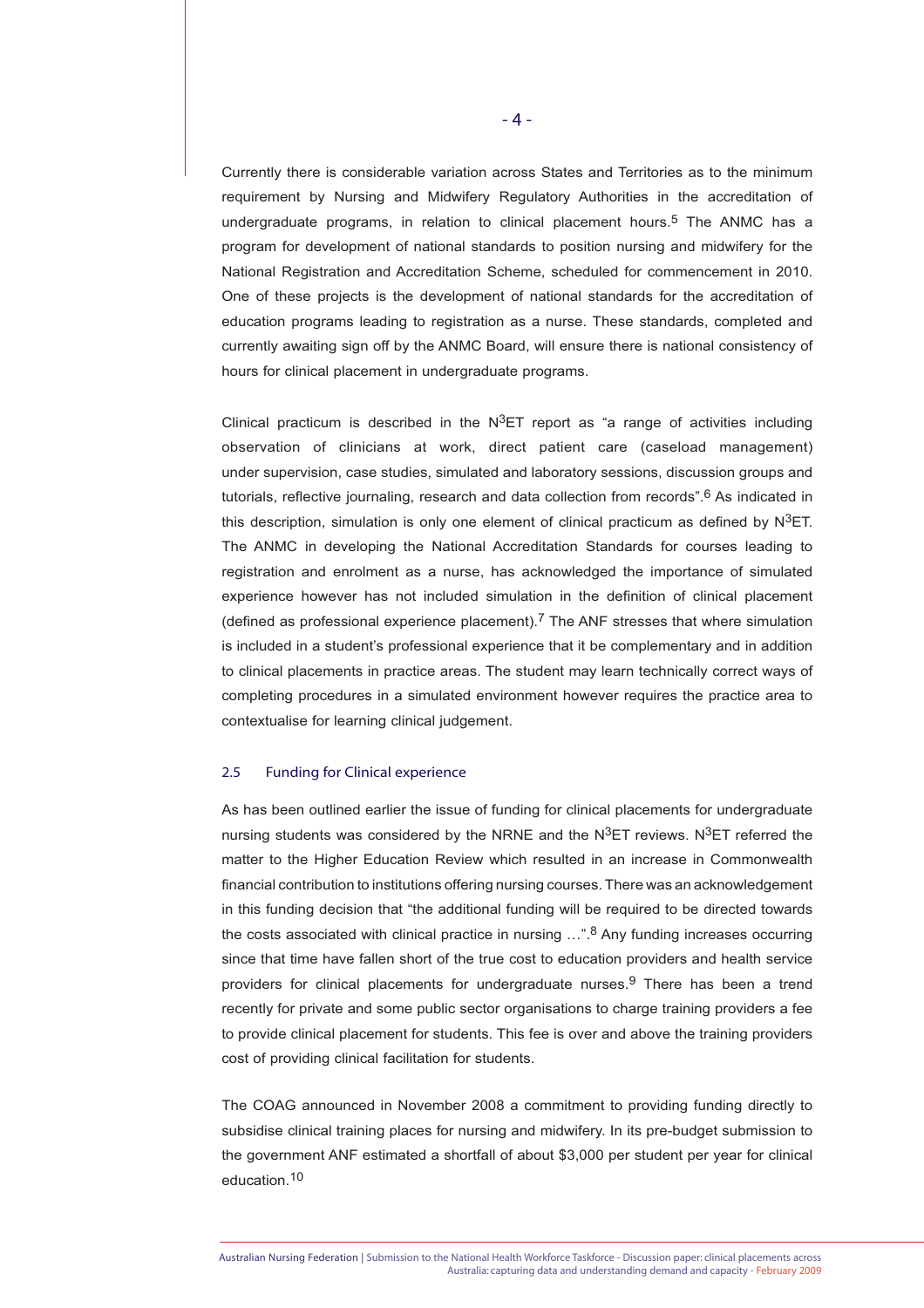Capacity and access to nursing and midwifery clinical placements, particularly in rural areas, would improve if students were assisted with the costs of accommodation and transport necessary to undertake the placement. Currently the assistance provided to rural nursing students is only given if the student has an interstate placement. This funding situation should be amended.

#### 2.6 ANF policy on nursing education

The ANF policy statement titled *Nursing education: registered nurse*11 includes the following pertinent points relating to clinical placements:

*Adequate clinical education must be provided to students so they can acquire the clinical skills necessary to meet the competency standards. Staffing levels and skills mix in facilities providing clinical placement for students must be adequate so that the learning experience is optimised.*

 *Clinical placements for registered nurse education, either undergraduate or post graduate, require active and positive collaboration between the health and education sectors and sufficient resources to assist education providers and facilities in which clinical education occurs to deliver a quality learning experience.*

*Formal mechanisms to support dialogue, interaction and the development of collaborative arrangements between the health and education sectors should continue to be developed and strengthened. The development of professorial units or similar arrangements which combine academic and practice based education and research are supported. (2007)*

# 2.7 Quality of clinical placements

The ANF considers that the most critical feature of clinical learning for all health disciplines is its quality. In particular, when nursing and midwifery students experience well managed clinical placements in a positive learning environment, they are more likely to want to stay in the health workforce. Governments therefore have a prime responsibility to ensure that the elements required to achieve quality clinical placements for nursing and midwifery students are in place and include the following:

- Appropriately facilitated placements
- Accountability of both education providers and health services and acceptance of responsibility by students, health services and education providers
- Development of clinical schools in health services so that the infrastructure to support quality facilitated clinical learning is available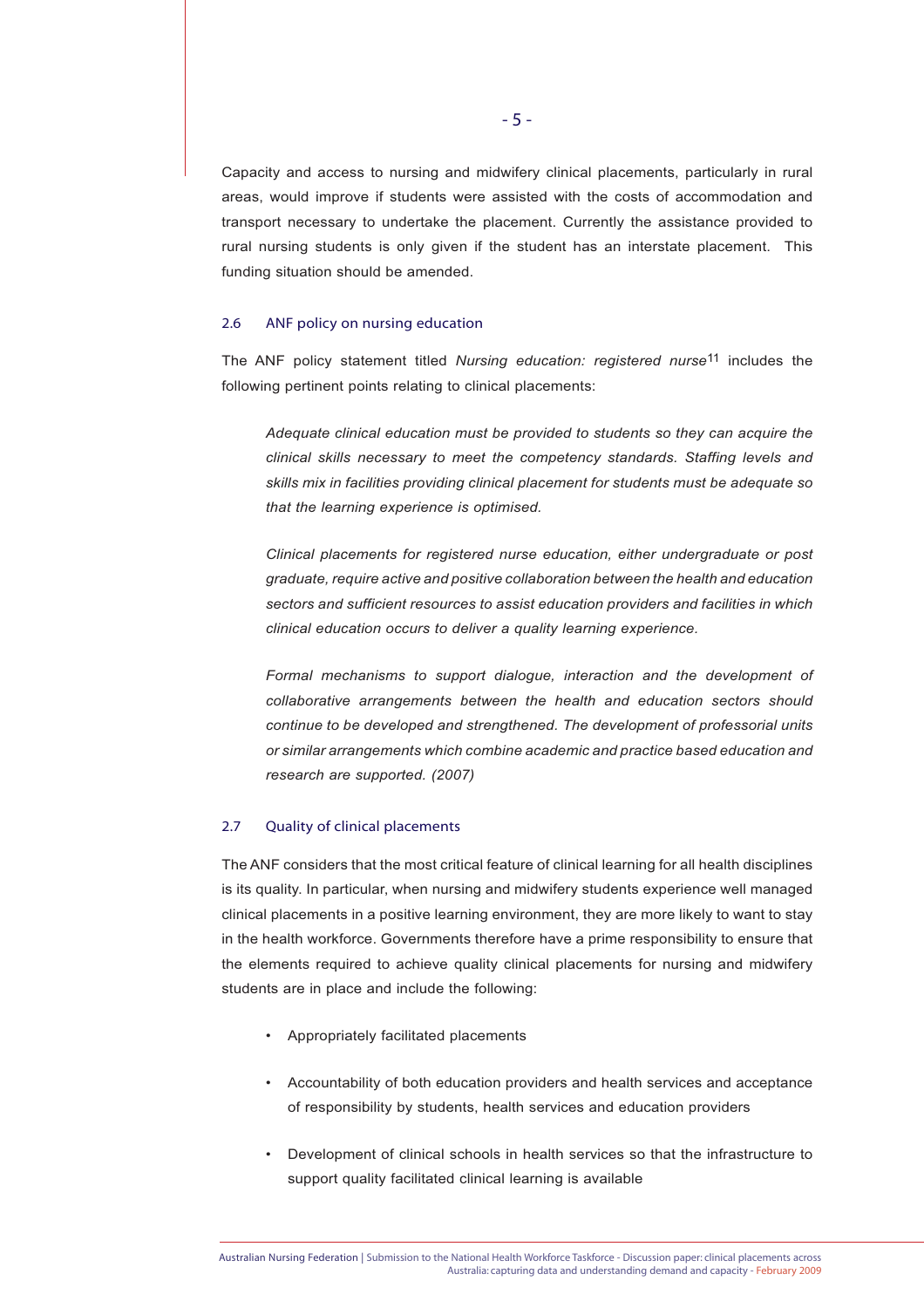# 3. National data collection

The ANF supports the concept of national data collection to quantify clinical placement demand from education providers, and to quantify current health system capacity for clinical placements.

While previous efforts to obtain information from universities have not proven successful, tying data requests to clinical placement funding, with built in incentives, could be an approach to improve compliance. Additionally, efforts should be made to design data capture tools which are easy to navigate and with the possibility of some degree of migration of already collected data by facilities – both education providers and health services providers. The system should not replace or dismantle existing relationships for clinical placements, many of which are long standing and advantageous to the health service, education providers and students involved.

ANF is supportive of the NHWA taking as a core role the management of the national data collection, and using this data for workforce planning and policy development. Principles and policies developed at the national level could then be applied, consistent with local influences and context, at the jurisdictional level. The Agency would need to provide education and training on the national data collection system for health service providers, education providers and undergraduate students requiring clinical placement.

# 4. Clinical Placement System

The ANF supports a national framework for clinical placement of students which is fair and equitable. There should be a centralised method for coordinating nursing and midwifery undergraduate clinical placements data and availability, with implementation at a jurisdictional level. Some placement opportunities are lost due to late cancellations. A jurisdictionally centralised and nationally consistent clinical placement database would allow for health service and education providers to pass on and pick up these available clinical places quickly and effectively as required.

The ANF considers that processes for collection and sharing of data should be established in such a manner as to not disrupt the relationships between the education providers and the health services providing clinical placements.

In its submission to the National Health and Hospitals Reform Commission, the ANF made the following observations and recommendation.<sup>12</sup>

 *The final issue that must urgently be addressed is the perceived lack of clinical placement for undergraduate nursing students. Clinical placement is an important part of the educative process for nurses. Too often we hear there are not enough clinical places, although with deeper examination recently its has been found that in New South Wales and South Australia that there are plenty of places available but the way the placement is organized lacks co-ordination and leadership.*

Australian Nursing Federation | Submission to the National Health Workforce Taskforce - Discussion paper: clinical placements across Australia: capturing data and understanding demand and capacity - February 2009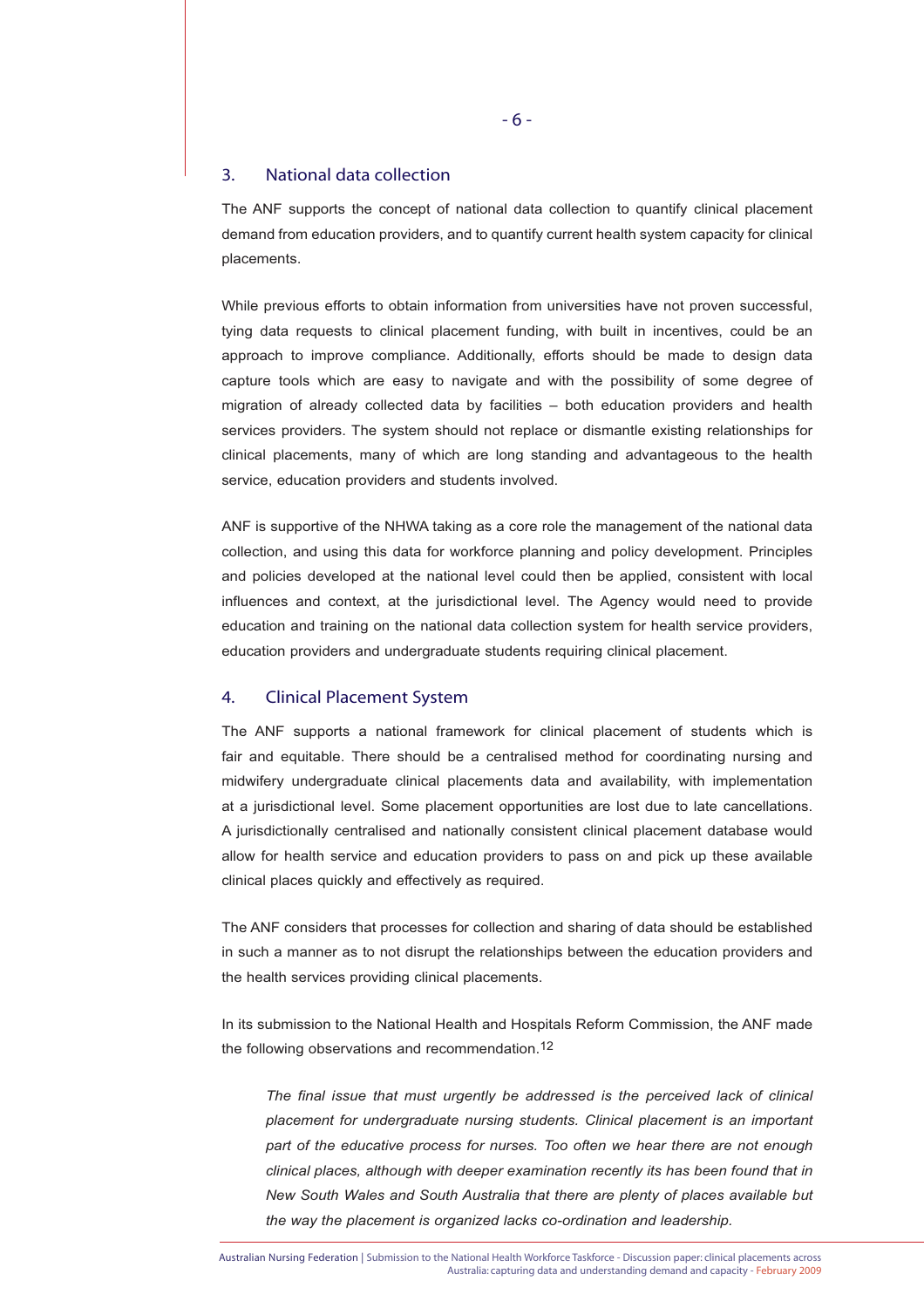*Currently in New South Wales the Chief Nurse has implemented a centralised system for allocation and tracking of clinical placement and although in its infancy already it is proving an invaluable tool for ensuring that all nursing and midwifery students have access to high quality well timed exposure to the clinical setting.*

The ANF's recommendation on this was to "establish a centralised method for coordinating nursing undergraduate clinical placement".

# 5. Overall response to discussion paper questions

# 5.1 Capturing demand

The data elements as outlined in the discussion paper are supported. In addition, there needs to be capture of the nature of the supervision (such as, who will provide the supervision and how it will be undertaken); and the item on location of the placement should include the students' travel accommodation requirements (this can assist in planning for funding).

# 5.2 Capturing supply and demand

Due to the extreme variability across existing and potential clinical placement sites it is important that systems determining capacity take into account skill mix in the facility, size of the facility, and acuity of the client base. It is critical then that consultations include personnel in the health service at the level of the clinical placement.

Quality and integrity of data can be enhanced by implementing standardised terminology for all users of the information management system. This again will require wide consultation across users in the development of this terminology to achieve consistency and user friendly data elements.

The implementation of a common data base for clinical placements across a jurisdiction, and feeding into a national system, brings a desired level of sharing of data which gives transparency to the process. Input of health service facilities into a common system will give more accurate assessments of both demand and capacity for clinical placements, and potentially more easily highlight placements either not being utilised currently or being underutilised. Additionally, data interrogation could reveal issues/problems encountered both by health education providers and their students (for example, where an aged care facility might consistently be denying students access for not having criminal history checks), or health service providers (for example, where a student shows a pattern of not presenting for placements).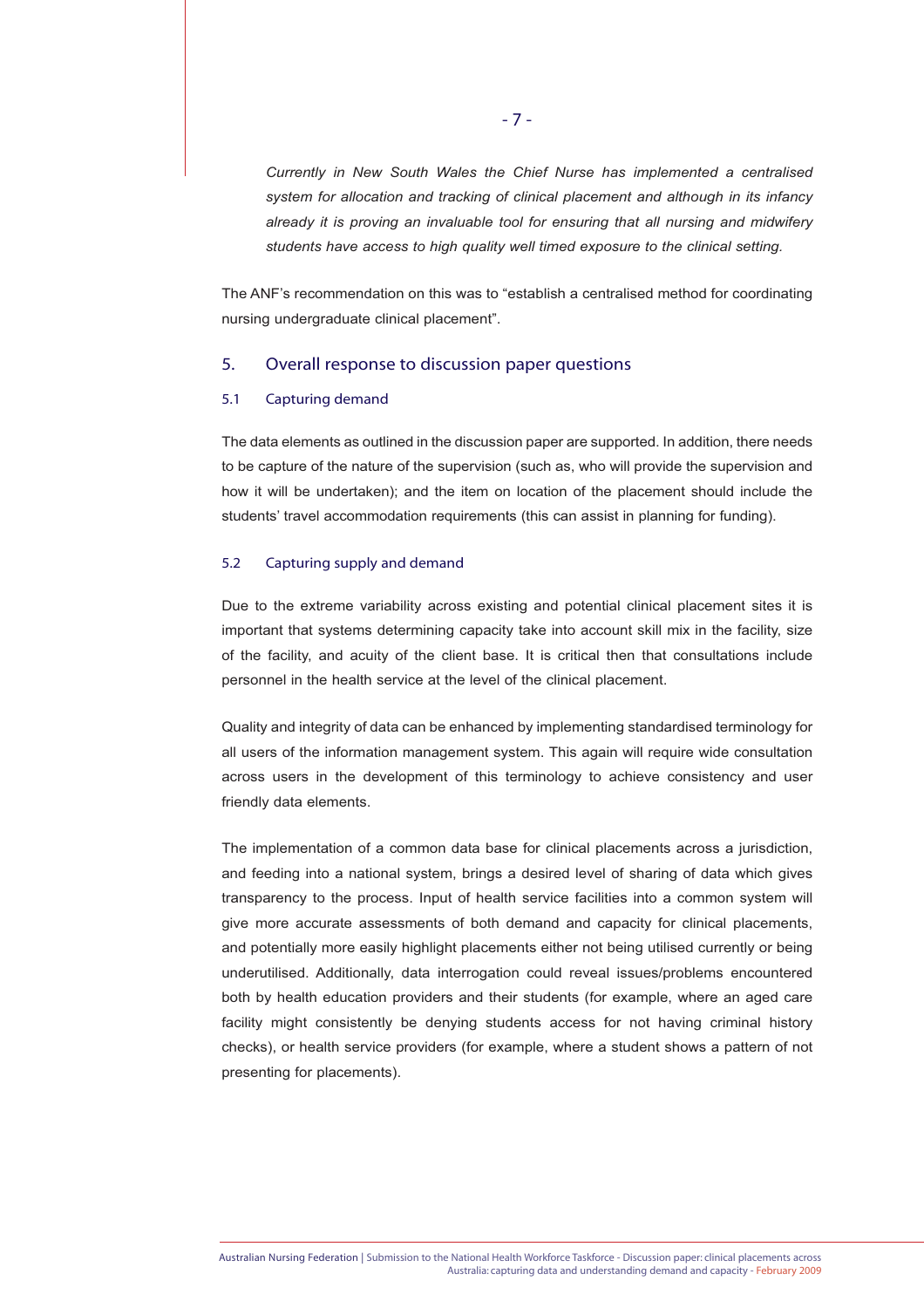#### 5.3 Data inputs and outputs

There is considerable merit in the development of a national approach to a clinical placement management system. It is most likely that new systems would need to be developed to capture all necessary data. However, principles and guidelines would need to be developed for the local jurisdictional level to support these new systems, or the integration of existing systems where this is possible.

The clinical placement management system needs to be flexible enough to be able to be used across the tertiary and primary health care spectrum so that health service providers can relate to the system and easily identify how they can link in and participate as clinical placement providers.

# 6. Conclusion

The ANF is pleased to see that the National Health Workforce Taskforce is investigating the issues around clinical placements across Australia and welcomed the opportunity to review the consultation document concerning capturing data and understanding demand and capacity.

Clinical placements are a vital component of undergraduate nursing and midwifery educational preparation. Positive experiences by students mean that there is a high likelihood that they will be retained in the nursing and midwifery workforce on graduation. Measures to improve the management and funding of clinical placements will enhance the clinical experience of undergraduate students of nursing and midwifery programs.

In summary, the ANF supports the development of a national data collection for quantifying clinical placement demand from education providers and current health system capacity for clinical placements; and the implementation of clinical placement systems at jurisdictional level for managing undergraduate nurses to assist in optimising their clinical experience in practice areas.